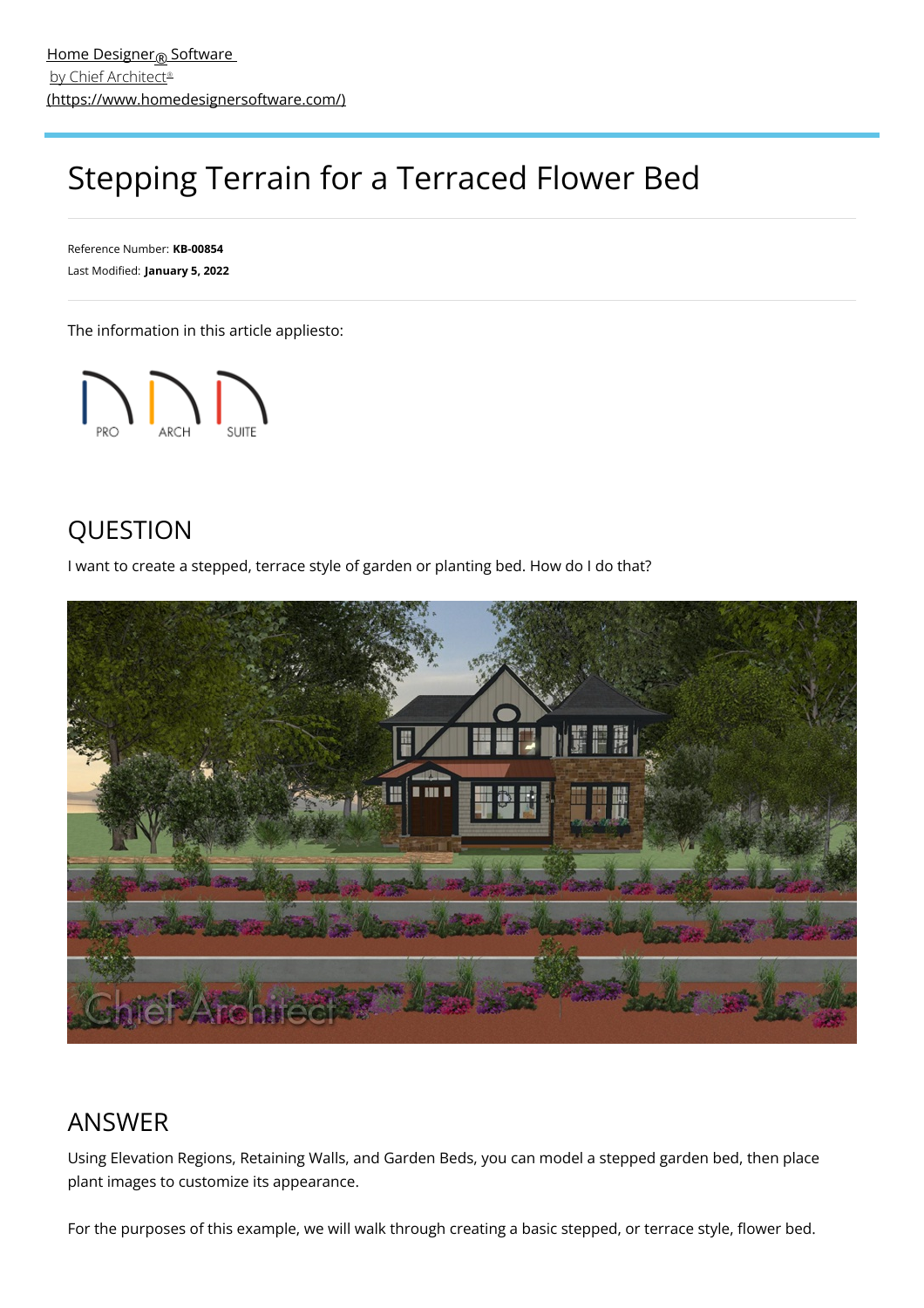## To create different elevated regions

- 1. If your plan does not already have a Terrain Perimeter, select **Terrain> Create Terrain Perimeter** to create one and resize it as needed.
	- alka<br>Heise PD 96) **MING ARE** △
- 2. If your plan already has a structure in it, select **Terrain> Elevation Data> Elevation Region** and draw a rectangular flat region within the Terrain Perimeter around the house, similar to the image shown below.

- 3. Once placed, use the **Select Objects**  $\&$  tool to select the Flat Region and choose **Open Object**  $\Box$  to display the **Flat Region Specification** dialog.
- 4. On the ELEVATION panel, verify that the Elevation is set to 0" and click **OK** to close the dialog.
- 5. Repeat this process to create several additional Flat Regions which will become the steps in the garden terrace.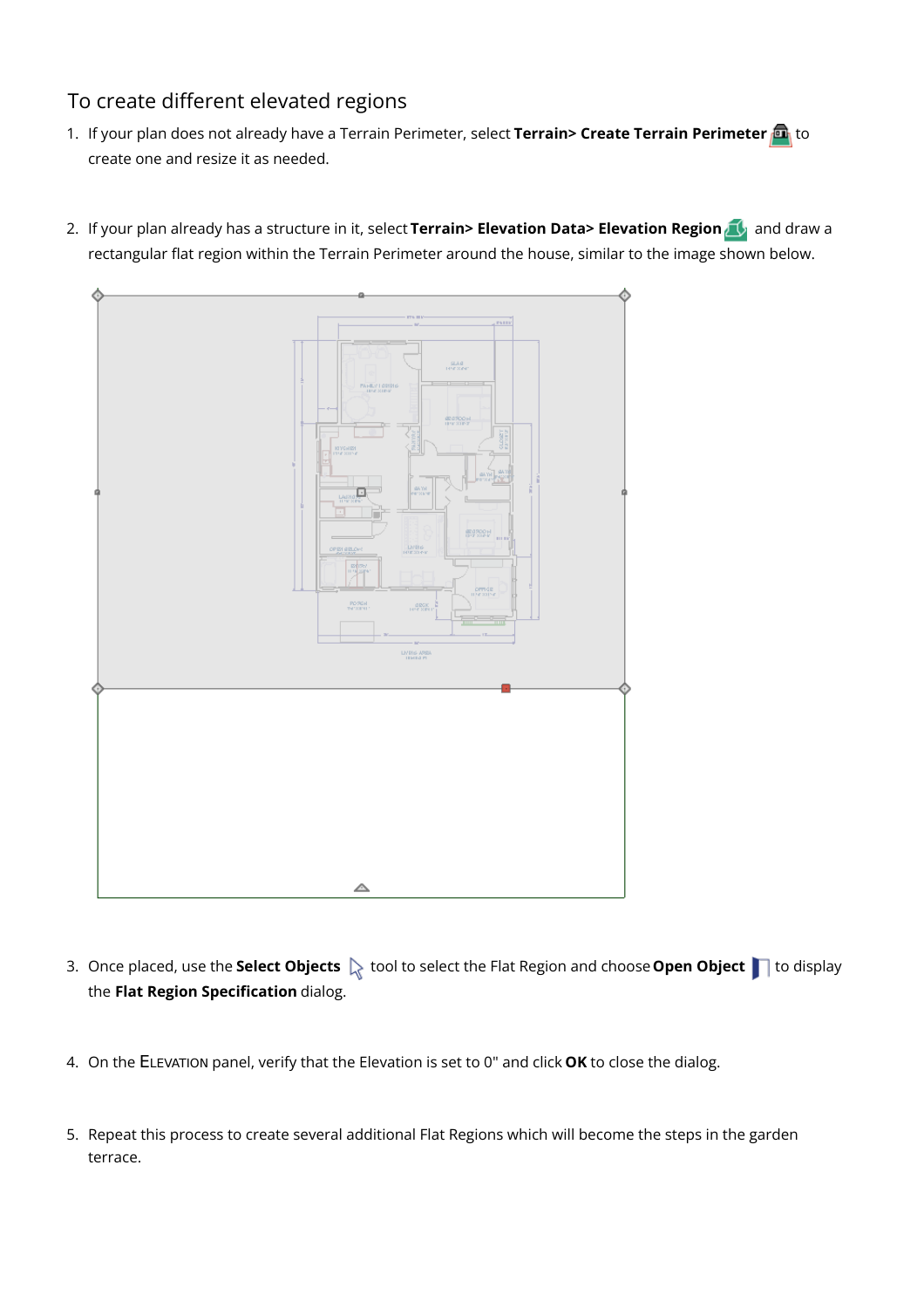

You may find it easier to work with elevation regions by selecting the Fill Style panel and choosing a Fill Pattern and Fill Color to help differentiate between the various regions in plan view.

- Set the Elevation of the second Flat Region, represented above in a green angle grid pattern,to **-24"** (or -2').
- Set the Elevation of the third Flat Region, represented above in a orange angle grid pattern, to **-48"**(or -4').
- Set the Elevation of the fourth Flat Region, represented above in a red angle grid pattern, to**-72"** (or -6').

### To create retaining walls

1. Next, select **Terrain> Terrain Wall and Curb> Straight Retaining Wall** , and click and drag out Retaining Walls in between each of the Flat Regions.

You may want to place a Straight Curb partway through the lowest Flat region to signify the end of the planting bed in that area.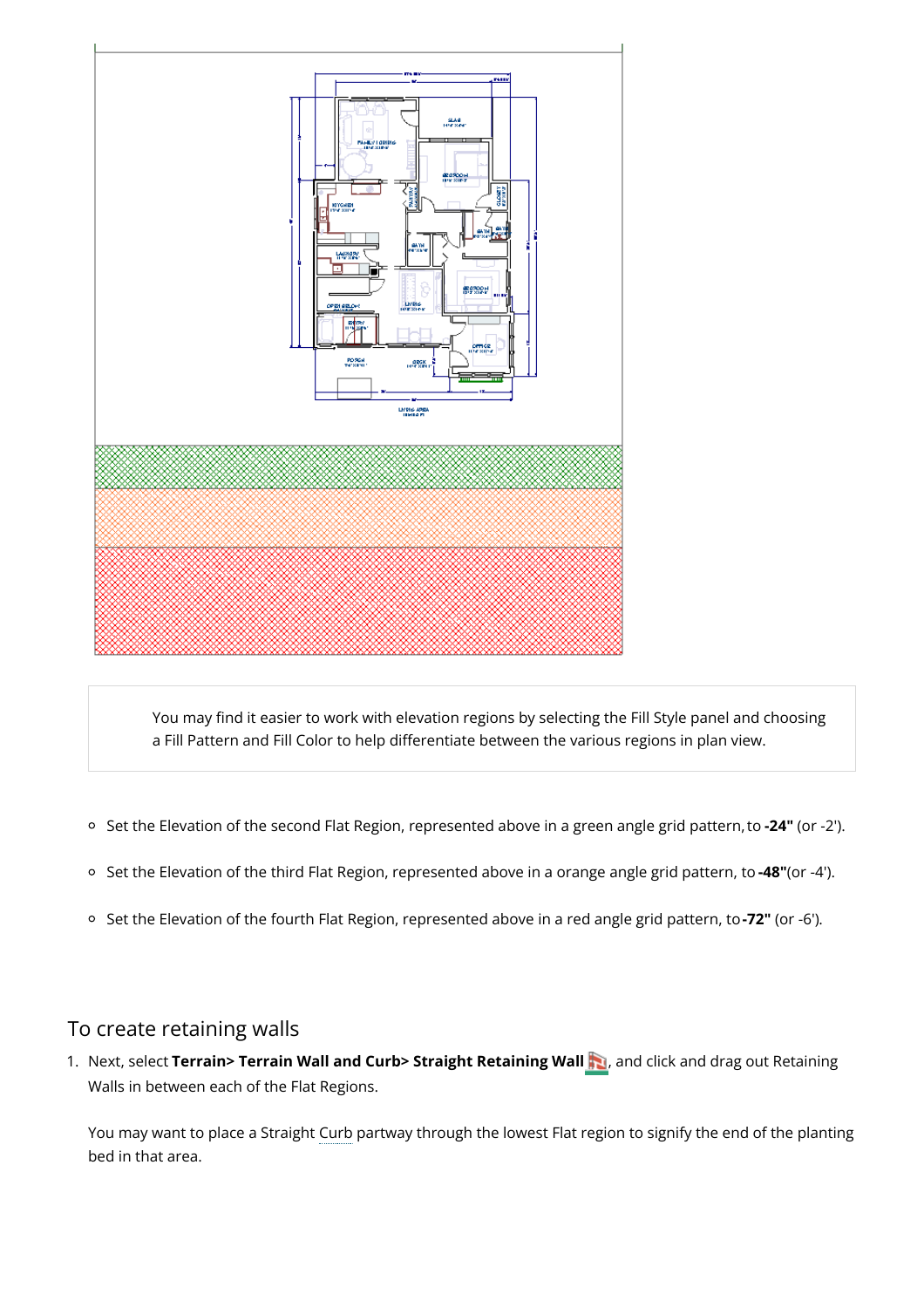

- 2. By default, the Retaining Walls will have a concrete material applied to them. To change this, use the**Select Objects**  $\&$  tool to select one of the Retaining Walls and choose **Open Object** to display its specification dialog.
- 3. Go to the MATERIALS panel, select **Exterior Wall Surface** component, then click the **Select Material** button.
- 4. Locate and choose the desired material for the wall, then click **OK**.
- 5. Follow the same procedure to change the **Interior Wall Surface**.
- 6. Once both wall surfaces have the appropriate material applied to them, click **OK** to apply the material change and close the specification dialog.
- 7. Follow the same procedure to change the remaining Retaining Walls, then take a **Perspective Full Overview** to see the results so far.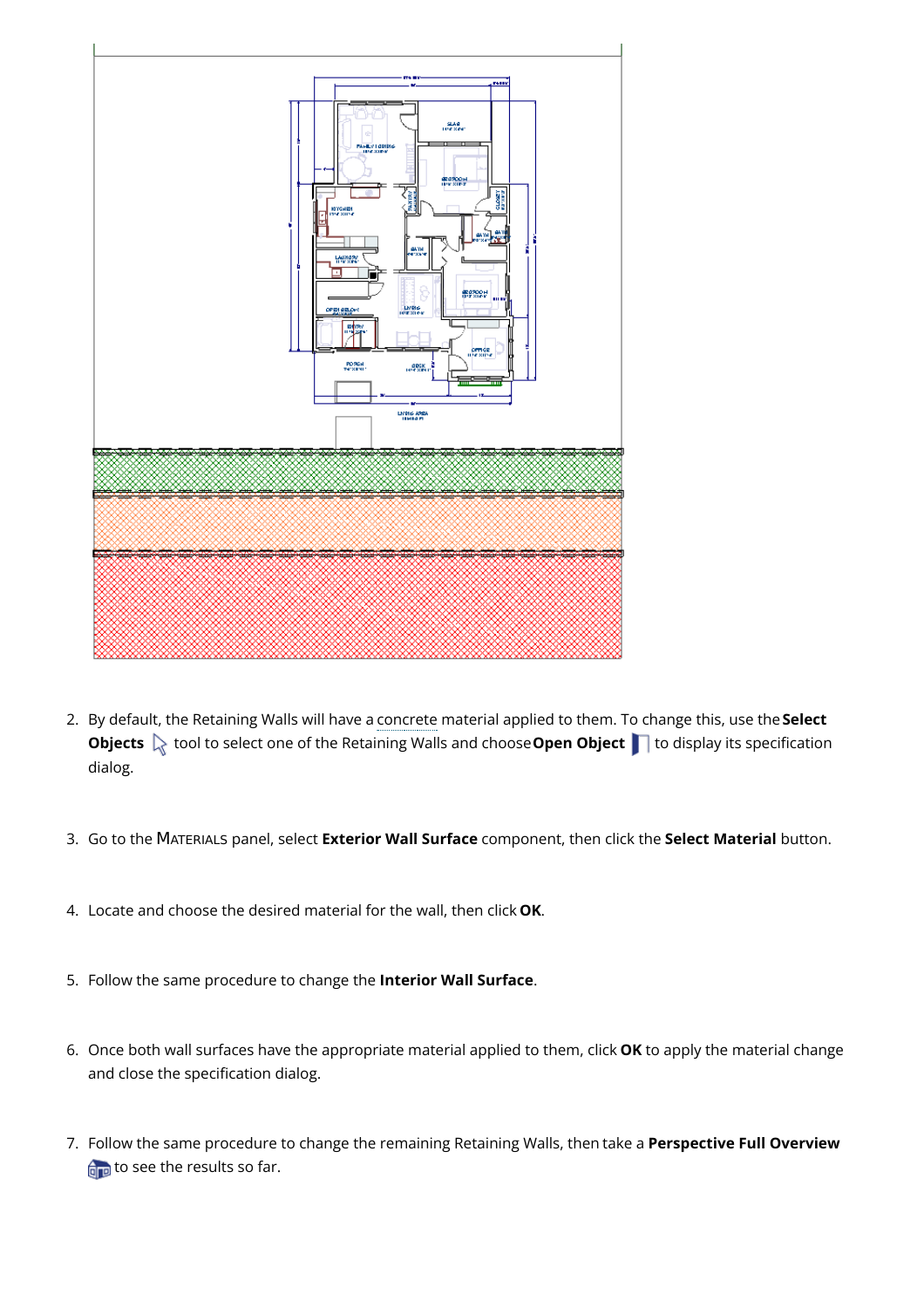

8. Close the 3D view and return to the 2D floor plan view.

Now, you are ready to place garden beds.

### To create garden beds

1. Select **Terrain> Garden Bed> Polyline Garden Bed** and place a rectangular garden bed across the Flat Regions.

The Garden Bed will follow the terrain each time it lowers, so it is not necessary to place individual beds for each Flat Region, unless you want to apply a different material to each one.

Both terrain regions and gardens beds can be edited in shape and size after they are placed, much like the Terrain Perimeter, using the Change Line/Arc and Add Break edit tools.

- 2. Once placed, use the **Select Objects**  $\bigotimes$  tool to select the Garden Bed, and click the **Open Object**  $\bigcap$  edit button to display the **Garden Bed Specification** dialog.
- 3. Go to the MATERIALS panel, select the second **Terrain Garden Feature** component, then click the **Select Material** button.
- 4. Locate and choose the desired material for the Garden Bed, then click **OK**.